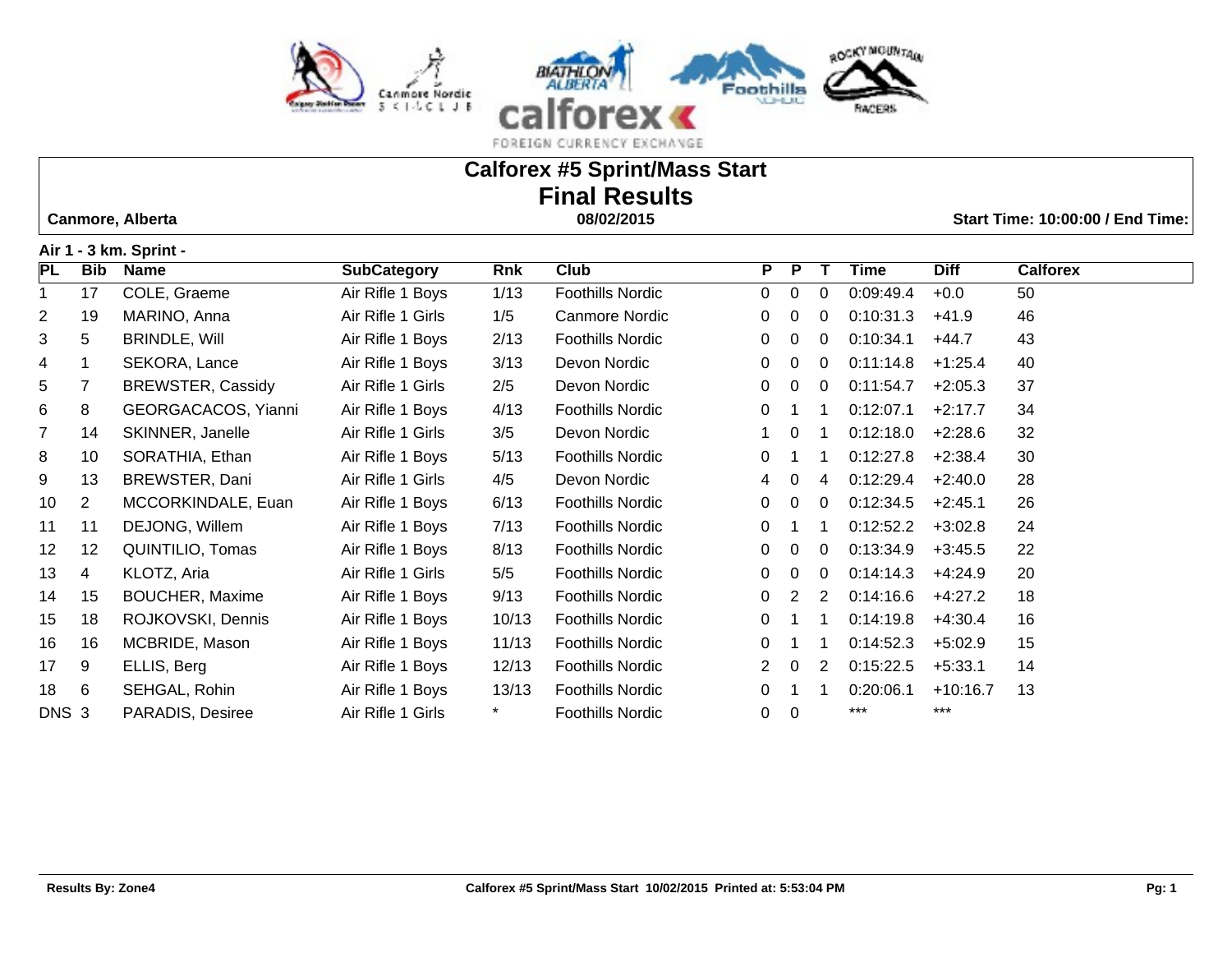**Air 2 - 3 km. Sprint -** 

| PL | Bib | Name                      | <b>SubCategory</b> | Rnk | Club                    | Р. | - P      |                | Time      | <b>Diff</b> | <b>Calforex</b> |
|----|-----|---------------------------|--------------------|-----|-------------------------|----|----------|----------------|-----------|-------------|-----------------|
|    | 23  | <b>BRINDLE, Oliver</b>    | Air Rifle 2 Boys   | 1/7 | <b>Foothills Nordic</b> | 2  | $\Omega$ | $\overline{2}$ | 0:10:58.5 | $+0.0$      | 50              |
| 2  | 26  | GAUTHIER, Simon           | Air Rifle 2 Boys   | 2/7 | <b>Foothills Nordic</b> |    | 5.       | 6              | 0:11:30.7 | $+32.2$     | 46              |
| 3  | 24  | WALCH, Naomi              | Air Rifle 2 Girls  | 1/2 | <b>Foothills Nordic</b> |    | 2        | 3              | 0:11:47.3 | +48.8       | 43              |
| 4  | 20  | CRAMER, Noah              | Air Rifle 2 Boys   | 3/7 | <b>Foothills Nordic</b> |    |          | 4              | 0:12:19.3 | +1:20.8     | 40              |
| 5  | -27 | <b>BOUCHER, Alexandre</b> | Air Rifle 2 Boys   | 4/7 | <b>Foothills Nordic</b> |    | 3 2      | 5              | 0.12:29.4 | $+1:30.9$   | 37              |
| 6  | 22  | HASICK, Sasha             | Air Rifle 2 Girls  | 2/2 | <b>Foothills Nordic</b> |    | 0        |                | 0:12:36.7 | $+1:38.2$   | -34             |
|    | 25  | HOLASH, Noah              | Air Rifle 2 Boys   | 5/7 | <b>Foothills Nordic</b> |    |          | 4              | 0:13:12.9 | $+2:14.4$   | 32              |
| 8  | 21  | EYRE, Findlay             | Air Rifle 2 Boys   | 6/7 | <b>Foothills Nordic</b> |    |          | 4              | 0:13:30.0 | $+2:31.5$   | 30              |
| 9  | 28  | ROJKOVSKI, Peter          | Air Rifle 2 Boys   | 7/7 | <b>Foothills Nordic</b> |    | 3.       | 5.             | 0.14.36.0 | $+3:37.5$   | 28              |

# **Dev 1 - 4 km. Mass Start -**

| <b>PL</b>      | Bib | Name                      | <b>SubCategory</b> | Rnk    | Club                           | P             | <b>P</b>       | <b>P</b>                 |                | Time      | <b>Diff</b> | <b>Calforex</b> |
|----------------|-----|---------------------------|--------------------|--------|--------------------------------|---------------|----------------|--------------------------|----------------|-----------|-------------|-----------------|
|                | 31  | <b>GROENEVELD, Will</b>   | Dev 1 Boys         | 1/8    | <b>Calgary Biathlon Racers</b> | $\Omega$      | $\Omega$       |                          |                | 0:13:20.7 | $+0.0$      | 50              |
| $\overline{2}$ | 37  | MALKINSON, Sam            | Dev 1 Boys         | 2/8    | <b>Foothills Nordic</b>        |               | $\overline{0}$ |                          | 2              | 0:13:39.5 | $+18.8$     | 46              |
| 3              | 30  | PIANOSI HOUDEN, Justin    | Dev 1 Boys         | 3/8    | Canmore Nordic                 | $\Omega$      | $\Omega$       | $\Omega$                 | $\Omega$       | 0:13:41.6 | $+20.9$     | 43              |
| 4              | 35  | LOVSTROM, Reid            | Dev 1 Boys         | 4/8    | <b>Foothills Nordic</b>        | 2             |                | 2                        | 5              | 0:14:18.2 | $+57.5$     | 40              |
| 5              | 32  | PARADIS, Pascale          | Dev 1 Girls        | 1/7    | <b>Foothills Nordic</b>        | 3             | $\Omega$       |                          | 4              | 0:14:44.0 | $+1:23.3$   | 37              |
| 5              | 34  | EYRE, Gareth              | Dev 1 Boys         | 5/8    | <b>Foothills Nordic</b>        |               | 3              |                          | 5              | 0:14:51.6 | $+1:30.9$   | 34              |
| 6              | 41  | THOROGOOD, Tynan          | Dev 1 Boys         | 6/8    | Calgary Biathlon Racers        | $1 \quad$     | $\Omega$       | 2                        | 3              | 0:15:23.2 | $+2:02.5$   | 30              |
| 6              | 33  | SHERRINGTON, Jenna        | Dev 1 Girls        | 2/7    | <b>Foothills Nordic</b>        | $\mathcal{P}$ | $\Omega$       | 2                        | 4              | 0:14:51.6 | $+1:30.9$   | 34              |
| $\overline{7}$ | 39  | MCBRIDE, Logan            | Dev 1 Boys         | 7/8    | <b>Foothills Nordic</b>        |               | $2\quad 2$     | 2                        | -6             | 0:15:39.4 | $+2:18.7$   | 28              |
| 8              | 43  | MILLS, Joseph             | Dev 1 Boys         | 8/8    | <b>Foothills Nordic</b>        | 2             |                | 2                        | 5              | 0:19:57.1 | $+6:36.4$   | 16              |
| 10             | 40  | ALTWASSER, Kaitlyn        | Dev 1 Girls        | 3/7    | <b>Foothills Nordic</b>        | 2             |                | 2                        | 5              | 0:15:59.4 | $+2:38.7$   | 26              |
| 11             | 38  | OSNESS, Emma              | Dev 1 Girls        | 4/7    | <b>Foothills Nordic</b>        |               | $2 \quad 3$    | 2                        | $\overline{7}$ | 0:16:57.0 | $+3:36.3$   | 24              |
| 12             | 36  | <b>BOBIER, Sol</b>        | Dev 1 Girls        | 5/7    | <b>Edmonton Nordic</b>         | $\mathbf{3}$  |                | 2                        | -6             | 0:17:23.9 | $+4:03.2$   | 22              |
| 13             | 42  | LAFLAMME, Sarah           | Dev 1 Girls        | 6/7    | <b>Foothills Nordic</b>        |               |                | $\Omega$                 | 2              | 0:17:37.0 | $+4:16.3$   | 20              |
| 14             | 44  | BROWN, Abigail            | Dev 1 Girls        | 7/7    | <b>Edmonton Nordic</b>         | 2             | 3              |                          | 6              | 0:17:59.9 | +4:39.2     | 18              |
| <b>DNF 29</b>  |     | <b>BOUCHER, Gabrielle</b> | Dev 1 Girls        | $\ast$ | Foothills Nordic               | 0             | $\overline{0}$ | $\overline{\phantom{0}}$ |                | ***       | $***$       |                 |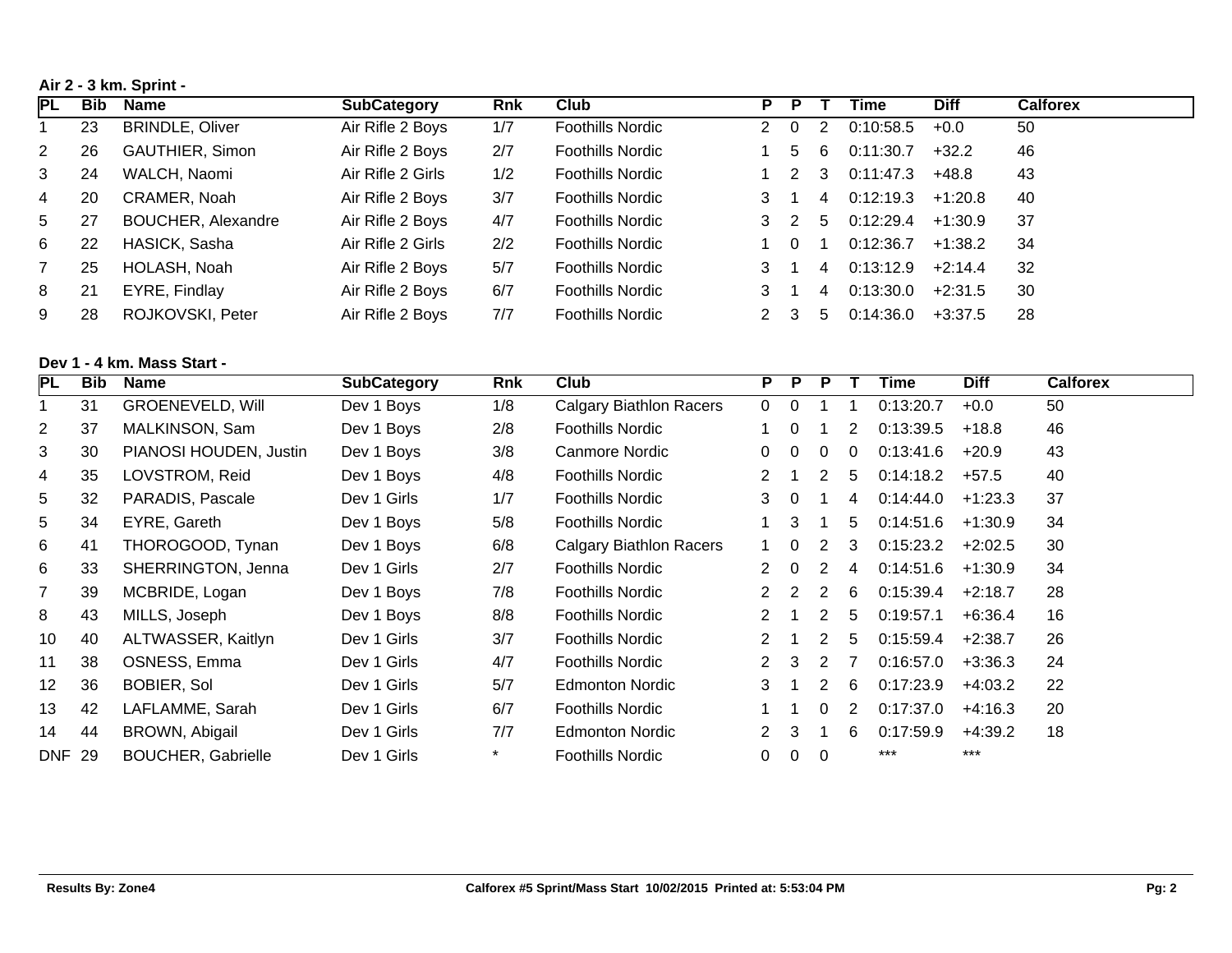| PL             | Bib | Name                   | Club                                               |                | P P | P                    |    | Time         | <b>Diff</b> | <b>Calforex</b> |
|----------------|-----|------------------------|----------------------------------------------------|----------------|-----|----------------------|----|--------------|-------------|-----------------|
|                | 52  | BERG, Finn             | <b>Calgary Biathlon Racers</b>                     | $\overline{0}$ | 0   | 2                    | 2  | 0:16:09.5    | $+0.0$      | 50              |
| $\overline{2}$ | 55  | PAZDAN, Christian      | Foothills Nordic                                   |                | 1   | $\mathbf{2}^{\circ}$ | 4  | 0:16:14.4    | $+4.9$      | 46              |
| 3              | 48  | <b>KELLY, Kieran</b>   | Calgary Biathlon Racers                            | $\Omega$       | 2   | $\Omega$             | 2  | 0:16:18.8    | $+9.3$      | 43              |
| 4              | 46  | <b>SKARSGARD, Erik</b> | Foothills Nordic                                   | 0              |     | $\Omega$             |    | 0:16:28.6    | $+19.1$     | 40              |
| 5              | 47  | TAYLOR, Jake           | Edmonton Nordic                                    |                | 2   |                      | 4  | 0:17:00.5    | +51.0       | 37              |
| 6              | 51  | STEPAN, Jakub          | Camrose Vikings                                    | 2              | 3   | $\overline{0}$       | 5  | 0:17:01.0    | $+51.5$     | 34              |
| $\overline{7}$ | 49  | HOLLAND, Lance         | Canmore Nordic                                     | 0              | 3   |                      | 4  | 0:17:14.0    | $+1:04.5$   | 32              |
| 8              | 50  | SAUNDERS, Devin        | Foothills Nordic                                   | 2              | -5  | 2                    | 9  | 0:18:17.1    | $+2:07.6$   | 30              |
| 9              | 57  | CHAMPAGNE, Xavier      | Calgary Biathlon Racers                            | 3              |     | 3                    | 7  | 0:18:23.5    | $+2:14.0$   | 28              |
| 10             | 54  | GILLETT, Matthew       | Canmore Nordic                                     | 3              |     | $\overline{4}$       | -8 | 0:18:40.5    | +2:31.0     | 26              |
| 11             | 53  | WUNDER, Jared          | Foothills Nordic                                   | 2              | 2   | 3                    | 7  | 0:18:56.8    | $+2:47.3$   | 24              |
| 12             | 45  | SMITH, Quinlan         | Calgary Biathlon Racers                            | $\mathcal{P}$  | 3   | 5                    |    | 10 0:20:45.9 | $+4:36.4$   | 22              |
| 13             | 56  | <b>CUMBERLAND, Ty</b>  | Foothills Nordic                                   | 4              | 4   |                      | 9  | 0:25:38.4    | $+9:28.9$   | 20              |
|                |     | <b>Jury Decisions</b>  |                                                    |                |     |                      |    |              |             |                 |
| <b>Bib: 45</b> |     | 0:02:00.0<br>Time:     | Rule 5.5.a - missed penalty loop<br><b>Reason:</b> |                |     |                      |    |              |             |                 |

# **Dev 2 Boys - 5 km. Mass Start -**

**Bib:** 56 **Time:** 0:04:00.0 **Reason:** Rule 5.5.a - missed penalty loop

### **Dev 2 Girls - 5 km. Mass Start -**

| <b>PL</b>      | Bib | <b>Name</b>            | Club                    | P.  | P.    | P       |    | Time          | <b>Diff</b> | <b>Calforex</b> |
|----------------|-----|------------------------|-------------------------|-----|-------|---------|----|---------------|-------------|-----------------|
|                | 58  | ORVIG, Megan           | Canmore Nordic          |     |       | 2 0 3   | 5  | 0:17:21.3     | $+0.0$      | 50              |
| $\overline{2}$ | 59  | <b>HOILETT, Claire</b> | Canmore Nordic          |     |       | 2 3 3 8 |    | 0:18:08.2     | +46.9       | 46              |
| 3              | -61 | KLOTZ, Annika          | <b>Foothills Nordic</b> |     |       | 2 3 2 7 |    | 0:18:12.5     | $+51.2$     | 43              |
| 4              | 60  | PACZKOWSKI, Emma       | Canmore Nordic          |     | 2 3 4 |         | -9 | 0:18:49.2     | +1:27.9     | 40              |
| 5 <sup>5</sup> | -62 | MINARIK, Anna          | Edmonton Nordic         |     |       | 3 1 3 7 |    | 0:18:52.1     | $+1:30.8$   | -37             |
| 6              | 63  | SELTSAM, Millie        | Foothills Nordic        |     | 54    |         |    | 10 0:21:29.4  | $+4:08.1$   | 34              |
|                | 65  | MIREJOVSKY, Anne       | Camrose Vikings         | 3 4 |       |         |    | 2 9 0:21:41.4 | $+4:20.1$   | -32             |
| 8              | 64  | DALY, Brianna          | Camrose Vikings         |     | 5     |         | 10 | 0:23:33.2     | +6:11.9     | 30              |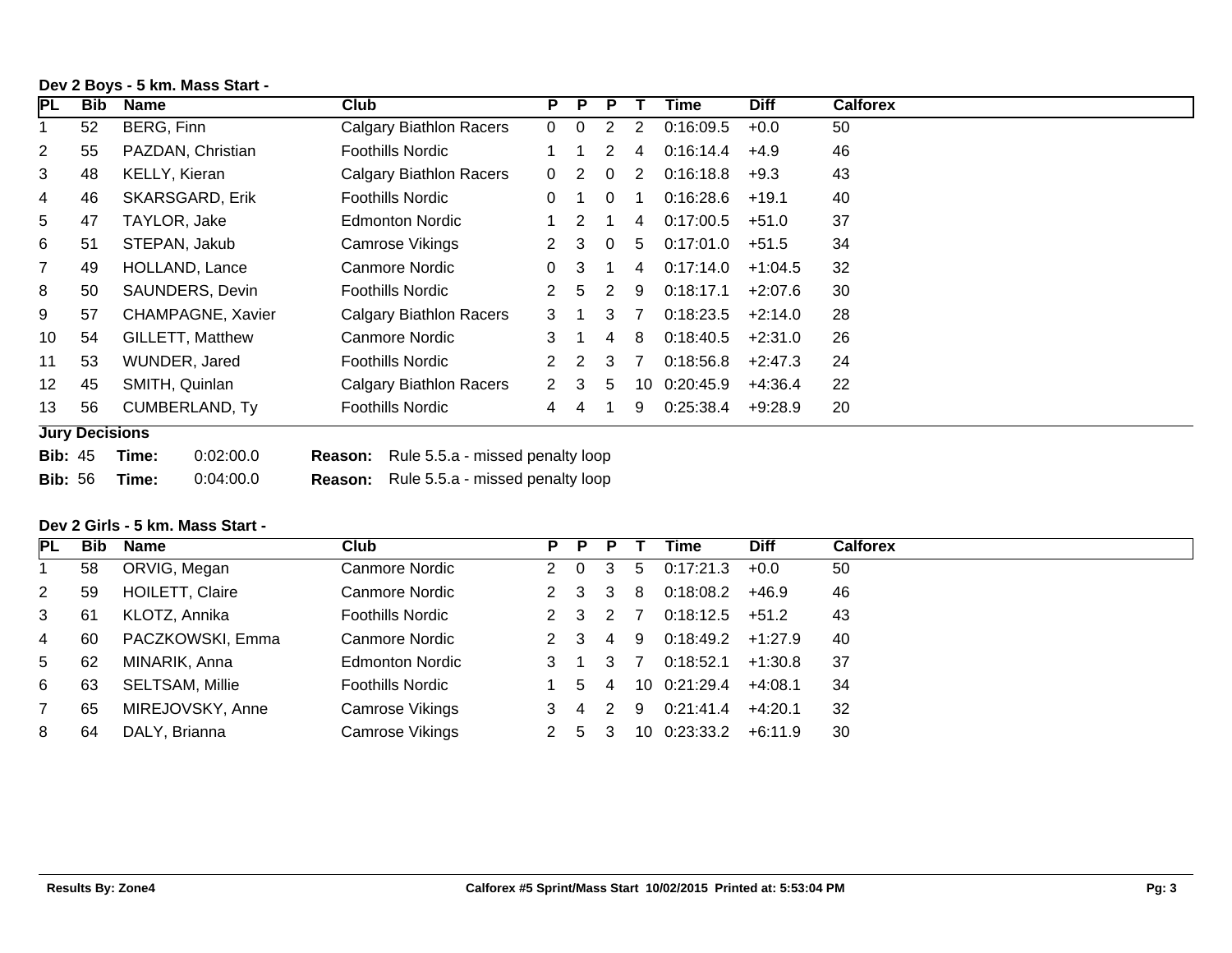| PL             | Bib | <b>Name</b>              | Club                    | P. | <b>P</b> | S. | S |     | Time      | <b>Diff</b> | <b>Calforex</b> |
|----------------|-----|--------------------------|-------------------------|----|----------|----|---|-----|-----------|-------------|-----------------|
|                | 66  | PADGHAM, Eric            | Foothills Nordic        | 0  | $\Omega$ |    | 3 | 4   | 0:20:22.5 | $+0.0$      | 50              |
| $\overline{2}$ | 69  | GOLDHAWK, Kieran         | Calgary Biathlon Racers | 2  |          | 2  |   | 6   | 0:21:27.5 | $+1:05.0$   | 46              |
| 3              | 73  | WALCH, Ben               | Foothills Nordic        | 0  | $\Omega$ | 3  | 4 | 7   | 0:21:38.2 | $+1:15.7$   | 43              |
| 4              | 74  | SINGLETON, Mark          | Edmonton Nordic         | 4  | 3        | 0  | 2 | - 9 | 0:21:52.3 | +1:29.8     | 40              |
| 5              | 72  | GILLILAND, Rory          | Foothills Nordic        | 0  |          |    | 2 | 4   | 0:22:09.9 | $+1:47.4$   | 37              |
| 6              | 77  | SYMBALUK, Matt           | <b>Hinton Nordic</b>    | 2  |          |    |   | 5   | 0:22:10.7 | $+1:48.2$   | 34              |
| 7              | 76  | GOBEIL, Jerome           | Calgary Biathlon Racers |    |          | 3  | 3 | 8   | 0:22:26.7 | $+2:04.2$   | 32              |
| 8              | 75  | <b>PENNINGTON, Brett</b> | Calgary Biathlon Racers |    | 0        | 3  | 3 |     | 0:22:46.0 | $+2:23.5$   | 30              |
| 9              | 81  | PULLISHY, Michael        | Foothills Nordic        |    |          | 2  | 2 |     | 0:22:46.6 | $+2:24.1$   | 28              |
| 10             | 70  | <b>CORBEIL, Marek</b>    | Hinton Nordic           | 3  | $\Omega$ |    |   | 8   | 0:23:22.9 | $+3:00.4$   | 26              |
| 11             | 71  | MCLEAN, Sean             | Foothills Nordic        |    | 2        |    | 2 | -6  | 0:23:24.2 | $+3:01.7$   | 24              |
| 12             | 68  | MANN, Taij               | <b>Edmonton Nordic</b>  |    | 3        | 3  | 2 | 9   | 0:23:45.2 | $+3:22.7$   | 22              |
| 13             | 79  | FAID, Remington          | Hinton Nordic           |    | 2        |    | 2 | 6   | 0:24:01.7 | $+3:39.2$   | 20              |
| 14             | 80  | BORGLUM, Haldan          | Foothills Nordic        | 2  |          | 3  | 3 | 9   | 0:24:15.0 | $+3:52.5$   | 18              |
| 15             | 78  | LUCKERT, Travis          | <b>Edmonton Nordic</b>  |    |          | 0  | 4 | 8   | 0:26:00.9 | $+5:38.4$   | 16              |
| <b>DSQ 67</b>  |     | FABBRI, Lucas            | Canmore Nordic          | 3  | 2        | 2  |   | 8   | ***       | $***$       |                 |

# **Senior Boys - 6.25 km. Mass Start -**

### **Jury Decisions**

**Bib:** 67 **Time: Reason:** Unsafe rifle handling - moving with harness not on fully

### **Women - 10 km. Mass Start -**

| PL            | Bib | Name                  | Club                   |  | P P S S T                |  | Time                        | Diff | <b>Calforex</b> |
|---------------|-----|-----------------------|------------------------|--|--------------------------|--|-----------------------------|------|-----------------|
|               | 82  | STONE, Kat            | <b>Edmonton Nordic</b> |  |                          |  | 2 2 3 2 9 0:36:27.4 +0.0    |      | 50              |
| $\mathbf{2}$  |     | 83 PATERSON, Jennifer | <b>Edmonton Nordic</b> |  |                          |  | 2 3 1 1 7 0:38:12.1 +1:44.7 |      | - 46            |
|               |     | 3 85 MAWDSLEY, Betsy  | Devon Nordic           |  |                          |  | 2 3 2 2 9 0:42:25.3 +5:57.9 |      | -43             |
| <b>DNS 84</b> |     | MACCULLOCH, Keely     | <b>Fast and Fossil</b> |  | $0\quad 0\quad 0\quad 0$ |  | ***                         | ***  |                 |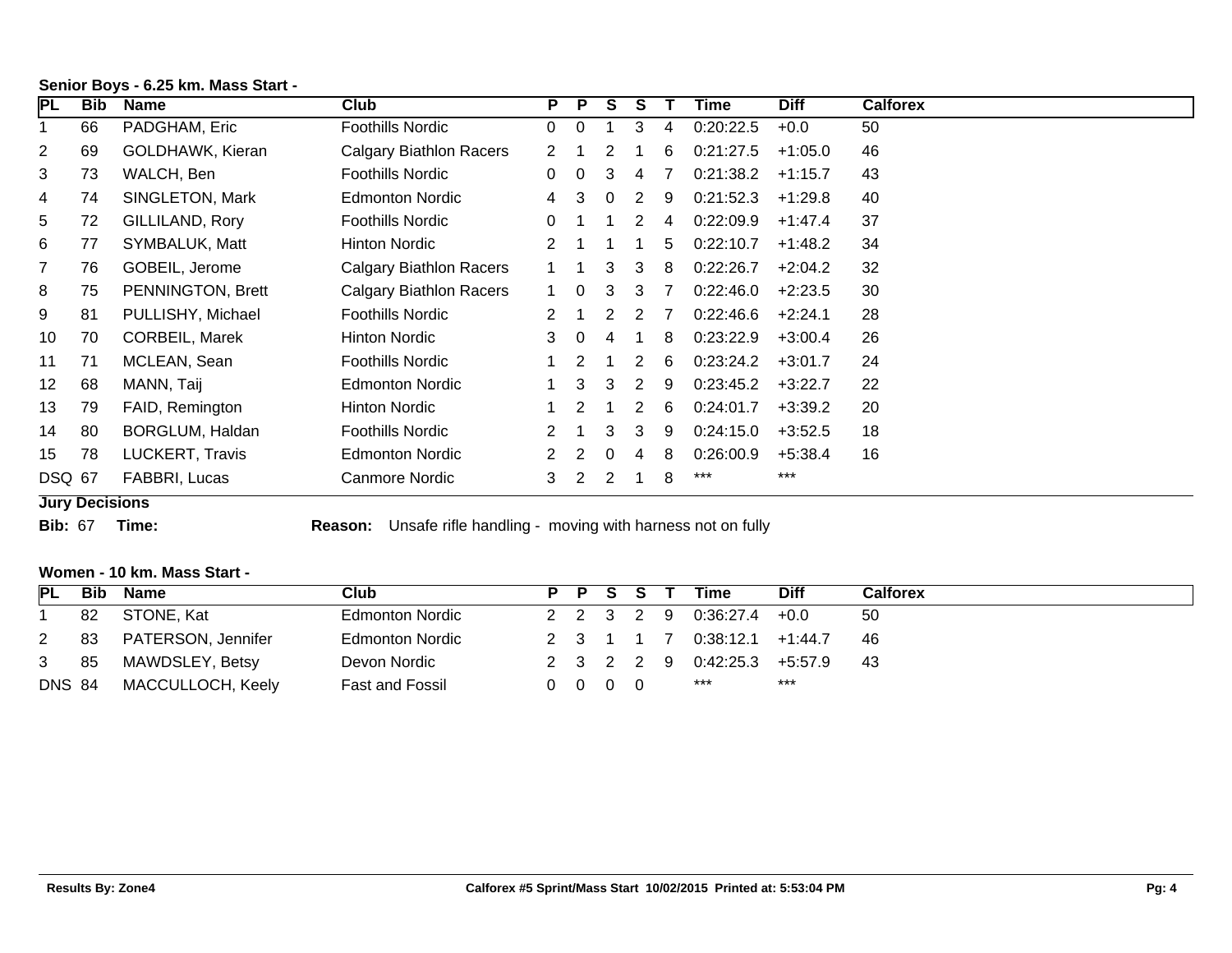# **Youth Women - 7.5 km. Mass Start -**

| IPL.           | Bib | Name                    | Club                    |         | P P S S T |     | Time      | <b>Diff</b> | <b>Calforex</b> |
|----------------|-----|-------------------------|-------------------------|---------|-----------|-----|-----------|-------------|-----------------|
|                | 86  | BANKES, Megan           | <b>Foothills Nordic</b> |         | 0 0 2 0 2 |     | 0:24:19.9 | $+0.0$      | 50              |
| $\mathbf{2}$   | 88  | CHICOINE, Kirsten       | <b>Foothills Nordic</b> |         |           | - 5 | 0:26:28.3 | $+2:08.4$   | 46              |
| 3              | 89  | ROBERTSON, Bryn         | <b>Foothills Nordic</b> |         | 2 1 1 0 4 |     | 0:27:09.2 | $+2:49.3$   | -43             |
| 4              | 87  | SEPANDJ, Darya          | Foothills Nordic        |         | 1 2 2 3 8 |     | 0:29:40.5 | +5:20.6     | -40             |
| 5 <sub>5</sub> | 91  | <b>RUNNALLS, Ashley</b> | Calgary Biathlon Racers | 3 1 3 2 |           | - 9 | 0:34:25.7 | +10:05.8    | - 37            |
| <b>DNS 90</b>  |     | CHICOINE, Reagan        | <b>Foothills Nordic</b> | 0       | - 0       |     | ***       | $***$       |                 |

### **Masters Women - 6.25 km. Mass Start -**

| PL            | Bib            | <b>Name</b>       | Club                   |  | PSST    | Time          | <b>Diff</b> | <b>Calforex</b> |
|---------------|----------------|-------------------|------------------------|--|---------|---------------|-------------|-----------------|
|               | 93             | HALL, Deborah     | <b>Fast and Fossil</b> |  | 2 2 4 2 | 10 0:33:17.9  | $+0.0$      | 50              |
| <b>DSQ 92</b> |                | KEENLISIDE, Julia | <b>Edmonton Nordic</b> |  |         | 2 0 2 1 5 *** | ***         |                 |
|               | Jury Decisions |                   |                        |  |         |               |             |                 |

#### **Jury Decisions**

**Bib:** 92 **Time:** 0:04:00.0 **Reason:** Range Safety Violation - moving with clip in

### **Sport Women - 6.25 km. Mass Start -**

| <b>PL</b> | Bib | Name                 | Club                    |  |         | P P S S T |     | <b>Time</b>         | <b>Diff</b>                      | Calforex |
|-----------|-----|----------------------|-------------------------|--|---------|-----------|-----|---------------------|----------------------------------|----------|
|           | 94  | BRENNAN, Liz         | <b>Foothills Nordic</b> |  |         |           |     | 1 1 1 0 3 0:26:47.8 | $+0.0$                           | 50       |
|           | 95  | WICHERS, Mahala      | Camrose Vikings         |  |         |           |     |                     | 4 1 1 4 10 0:37:41.6 +10:53.8 46 |          |
| 3         |     | 96 CORCORAN, Jessica | Camrose Vikings         |  | 2 2 3 1 |           | - 8 |                     | 0:42:23.0 +15:35.2 43            |          |

### **Youth Men - 10 km. Mass Start -**

| <b>PL</b> | Bib | Name                 | Club                           | P.            | $\mathsf{P}$ | S. | S.       |             | Time      | <b>Diff</b> | <b>Calforex</b> |
|-----------|-----|----------------------|--------------------------------|---------------|--------------|----|----------|-------------|-----------|-------------|-----------------|
|           | 103 | CHAMBERS, Jakob      | <b>Calgary Biathlon Racers</b> | $\Omega$      |              |    | 0        | 3           | 0:28:41.4 | $+0.0$      | 50              |
| 2         | 110 | CHURCHILL, Ben       | Calgary Biathlon Racers        | $\mathcal{P}$ |              |    |          | $5^{\circ}$ | 0:29:07.9 | $+26.5$     | 46              |
| 3         | 98  | BOCHKARNIKOV, Sergey | <b>Calgary Biathlon Racers</b> | $\Omega$      |              |    |          | 5.          | 0:29:25.7 | +44.3       | 43              |
| 4         | 97  | RUNNALLS, Adam       | <b>Calgary Biathlon Racers</b> |               |              |    | 3        | 8           | 0:30:09.1 | $+1:27.7$   | 40              |
| 5         | 100 | BERLING, Chad        | <b>Calgary Biathlon Racers</b> |               |              |    |          | 5           | 0:30:11.6 | $+1:30.2$   | -37             |
| 6         | 101 | HULSMAN, Thomas      | <b>Foothills Nordic</b>        |               |              |    |          | 4           | 0:30:25.1 | $+1:43.7$   | 34              |
|           | 102 | ALTWASSER, Nicholas  | <b>Foothills Nordic</b>        |               |              |    |          |             | 0:32:45.3 | $+4:03.9$   | 32              |
| 8         | 107 | MCKENZIE, Tristan    | <b>Rocky Mountain Racers</b>   | 2 3           |              |    | $\Omega$ |             | 0:32:48.1 | $+4:06.7$   | 30              |
| 9         | 104 | SAUNDERS, Brad       | <b>Foothills Nordic</b>        |               |              |    |          | b.          | 0:32:48.3 | +4:06.9     | 28              |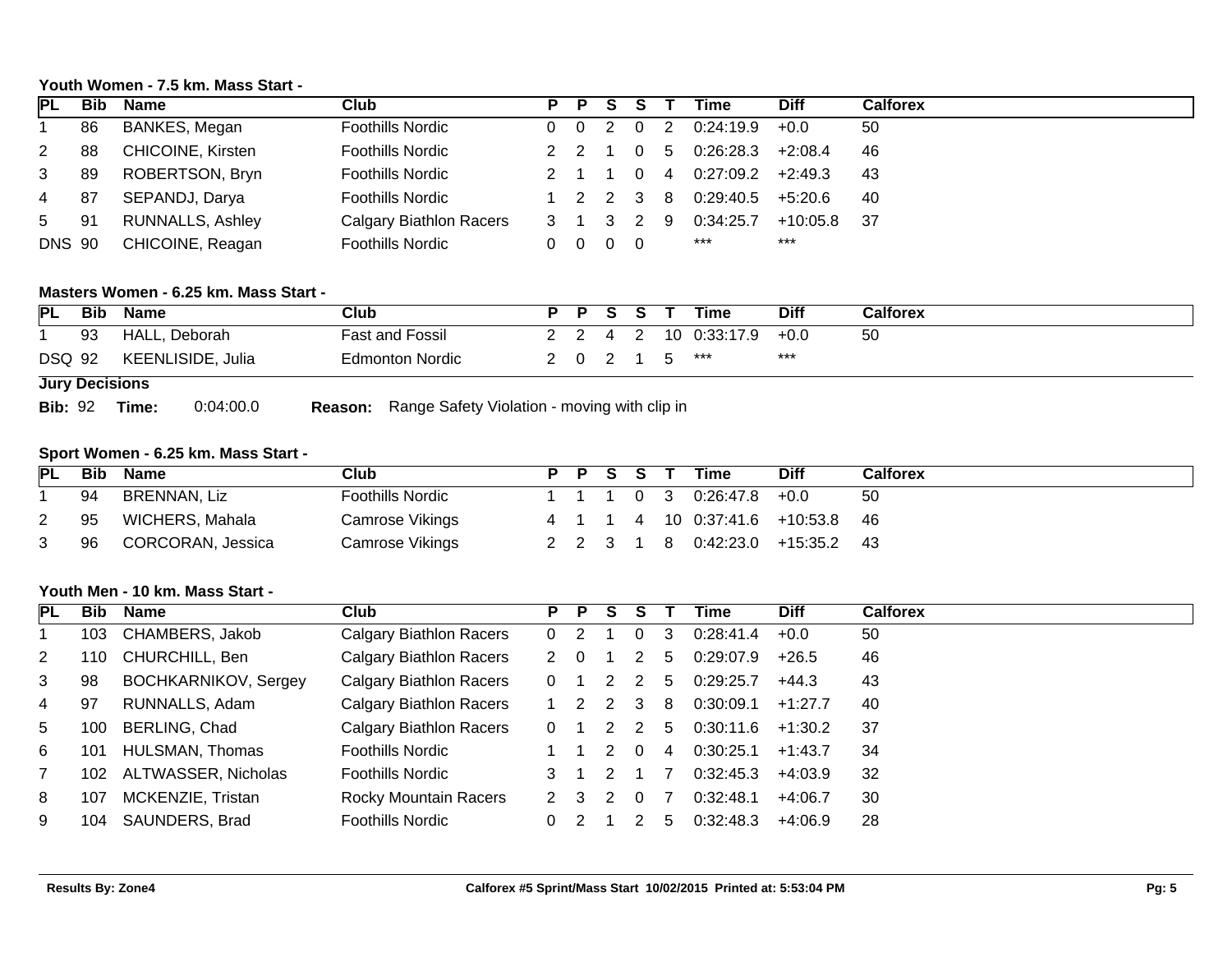### **Youth Men Continued ... - 10 km. Mass Start -**

|     |                      |                                                   |  | P P S S   |                                                                | Time                 | <b>Diff</b> | <b>Calforex</b>               |
|-----|----------------------|---------------------------------------------------|--|-----------|----------------------------------------------------------------|----------------------|-------------|-------------------------------|
|     | 106 EGAN, Connor     | Calgary Biathlon Racers                           |  | 0 2 0 2 4 |                                                                | 0:33:35.0            | +4:53.6     | -26                           |
| -99 | STUSHNOFF, Thomas    | <b>Foothills Nordic</b>                           |  | 2 2 2 1 7 |                                                                | 0:33:54.7            | +5:13.3     | -24                           |
|     | 105 BRIAND, Stephane | Hinton Nordic                                     |  |           |                                                                | 3 1 4 2 10 0:37:51.7 | $+9:10.3$   | - 22                          |
| 108 |                      | <b>Foothills Nordic</b>                           |  |           |                                                                |                      |             | 20                            |
|     |                      | Calgary Biathlon Racers                           |  |           |                                                                | ***                  | $***$       |                               |
|     |                      | <b>MACDONELL, Curtis</b><br>DNF 109 MUNRO, Wesley |  |           | $\begin{array}{ccccccccccccc}\n0 & 0 & 0 & 0 & 0\n\end{array}$ |                      |             | 2 4 4 2 12 0:40:23.6 +11:42.2 |

**Jury Decisions**

**Bib:** 108 **Time:** 0:02:00.0 **Reason:** Rule 5.5.a - missed penalty loop

# **Men - 12.5 km. Mass Start -**

| PL | <b>Bib</b>            | Name                       | Club                         | P P           |          | S             |              |    | Time      | <b>Diff</b> | <b>Calforex</b> |
|----|-----------------------|----------------------------|------------------------------|---------------|----------|---------------|--------------|----|-----------|-------------|-----------------|
|    | 114                   | CHISHOLM, Andrew           | Canmore Nordic/ BATC         | $\Omega$      | $\Omega$ |               | $\mathbf{2}$ | 3  | 0:35:01.7 | $+0.0$      | 50              |
| 2  | 119                   | ARENDZ, Mark               | Rocky Mountain Racers        |               |          |               | $\Omega$     | 2  | 0:36:06.9 | $+1:05.2$   | 46              |
| 3  | 113.                  | HANNA, Pearce              | Rocky Mountain Racers        | $\Omega$      | 3        |               | 3            |    | 0:36:09.8 | $+1:08.1$   | 43              |
| 4  | 118                   | <b>NEUMANN, Matthew</b>    | Rocky Mountain Racers        | 1 0           |          | 5.            | 3            | -9 | 0:36:23.3 | $+1:21.6$   | 40              |
| 5  | 111                   | MACKENZIE, Jasper          | Canmore Nordic/Winsport      | $\mathcal{P}$ |          | $\mathcal{P}$ | 2            |    | 0:36:46.1 | $+1.44.4$   | 37              |
| 6  | 115                   | THOMPSON, Beau             | <b>Rocky Mountain Racers</b> | $\Omega$      |          |               | 2            | 3  | 0:37:24.1 | $+2:22.4$   | 32              |
|    | 117                   | <b>BERTRAND, Guillaume</b> | Rocky Mountain Racers        | $1 \quad 0$   |          | 2             | 5.           | 8  | 0:39:14.9 | $+4:13.2$   | 34              |
|    | <b>DNF 112</b>        | SKINSTAD, Kai              | Rocky Mountain Racers        | $2 \quad 3$   |          | $0\quad 0$    |              |    | $***$     | $***$       |                 |
|    | <b>DNF 116</b>        | POFFENROTH, William        | Rocky Mountain Racers        | $\Omega$      | - 0      | $0\quad 0$    |              |    | $***$     | $***$       |                 |
|    | <b>Jury Decisions</b> |                            |                              |               |          |               |              |    |           |             |                 |

**Bib:** 117 **Time:** 0:02:00.0 **Reason:** Rule 5.5.a - missed penalty loop

### **Junior Men - 12.5 km. Mass Start -**

| PL Bib | Name                    | Club                  |  | P P S S T |  | Time                      | <b>Diff</b> | <b>Calforex</b> |
|--------|-------------------------|-----------------------|--|-----------|--|---------------------------|-------------|-----------------|
|        | 120 DUPUIS, Alexandre   |                       |  |           |  |                           |             | -50             |
|        | 121 BOYD-PORTER, Seamus | Rocky Mountain Racers |  |           |  | 3 1 2 1 7 0:38:47.4 +42.3 |             | -46             |